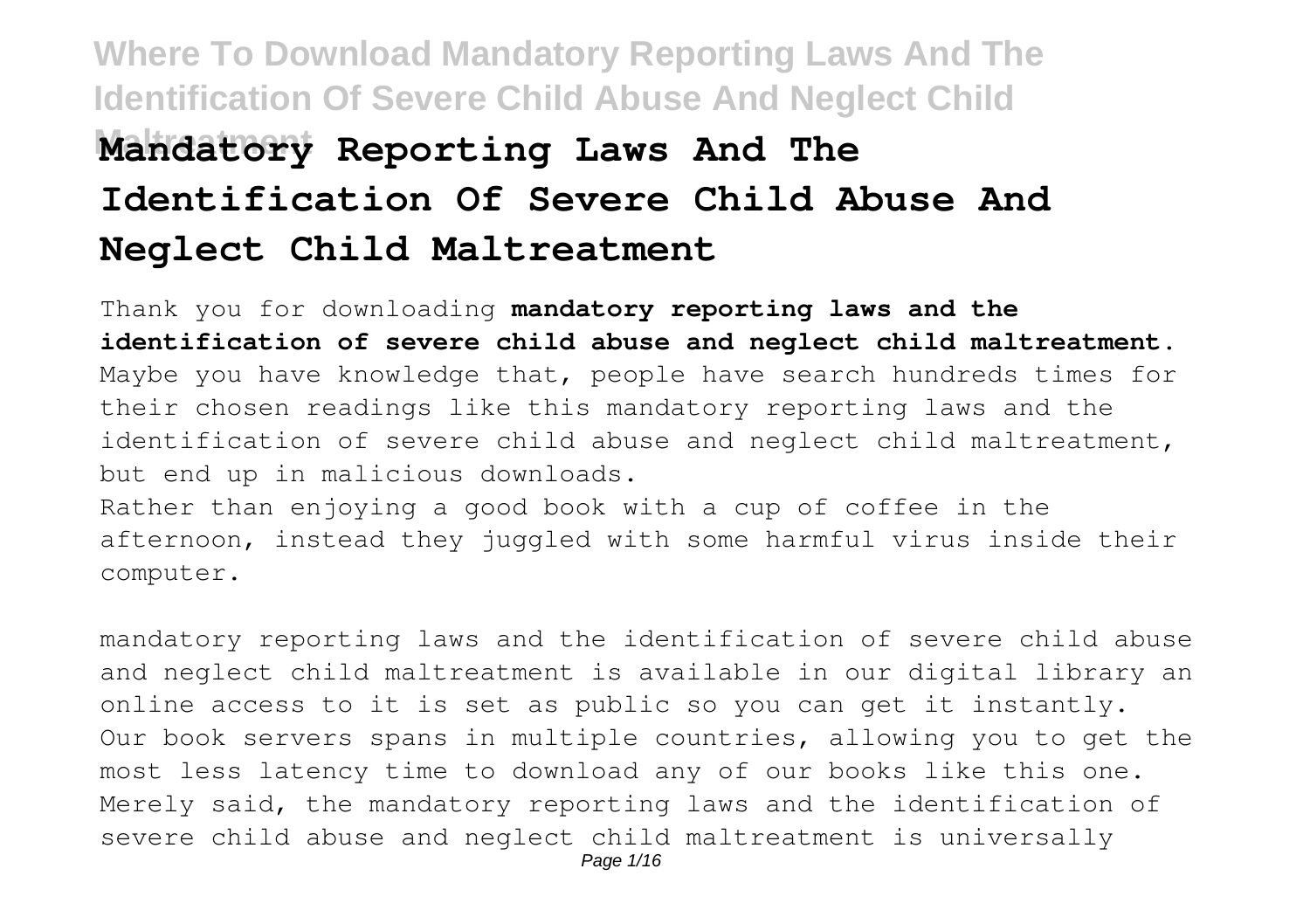### **Where To Download Mandatory Reporting Laws And The Identification Of Severe Child Abuse And Neglect Child** compatible with any devices to read

Mandatory Reporting on child protection (updated Dec 2017) <del>DHS</del> Mandatory Reporting for Child Abuse Mandated Reporting Law Ten Things You Must Know About Mandatory Reporting Mandatory Reporting of Child Abuse and Neglect-Training for All School Employees What and when to report: A guide to mandatory reporting *What Is A Mandated Reporter? Mandated Reporter Training Overview* LET itRIP Episode #3 TheEMISSARY w/Mr LLL \u0026 RAW B Privileged #KLASSCULTURE #BLACKYOUTUBE #BEEFSECTOR The plague of corruption in sports | Role of Law (Episode 15) History of Vernacular Schools Education in Malaysia Mandated Reporter Dealing with Disclosure Beaten to Death in Plain Sight: 8-Year Old Gabriel's Story Mandatory notifications - an overview Know your rights in a Child Protective Services investigation *Recognizing, Reporting and Preventing Child Abuse* Childhood neglect: Susan Miller's story 2017 Child Protection Training Video for Volunteers Informed Consent Process Mandated Reporter Training Shadows to Light: A Guide for Child Abuse Reporting

Why is a Mandatory Reporting Law Needed in Abuse Cases? YOUR LEGAL DUTY English Why is Mandated Reporting Important? **Mandatory Reporter's Video** Mandated Reporter Training - Maltreatment Types *Mandated Reporting Training - Child Protection Response* 2020-2021 Mandatory Page 2/16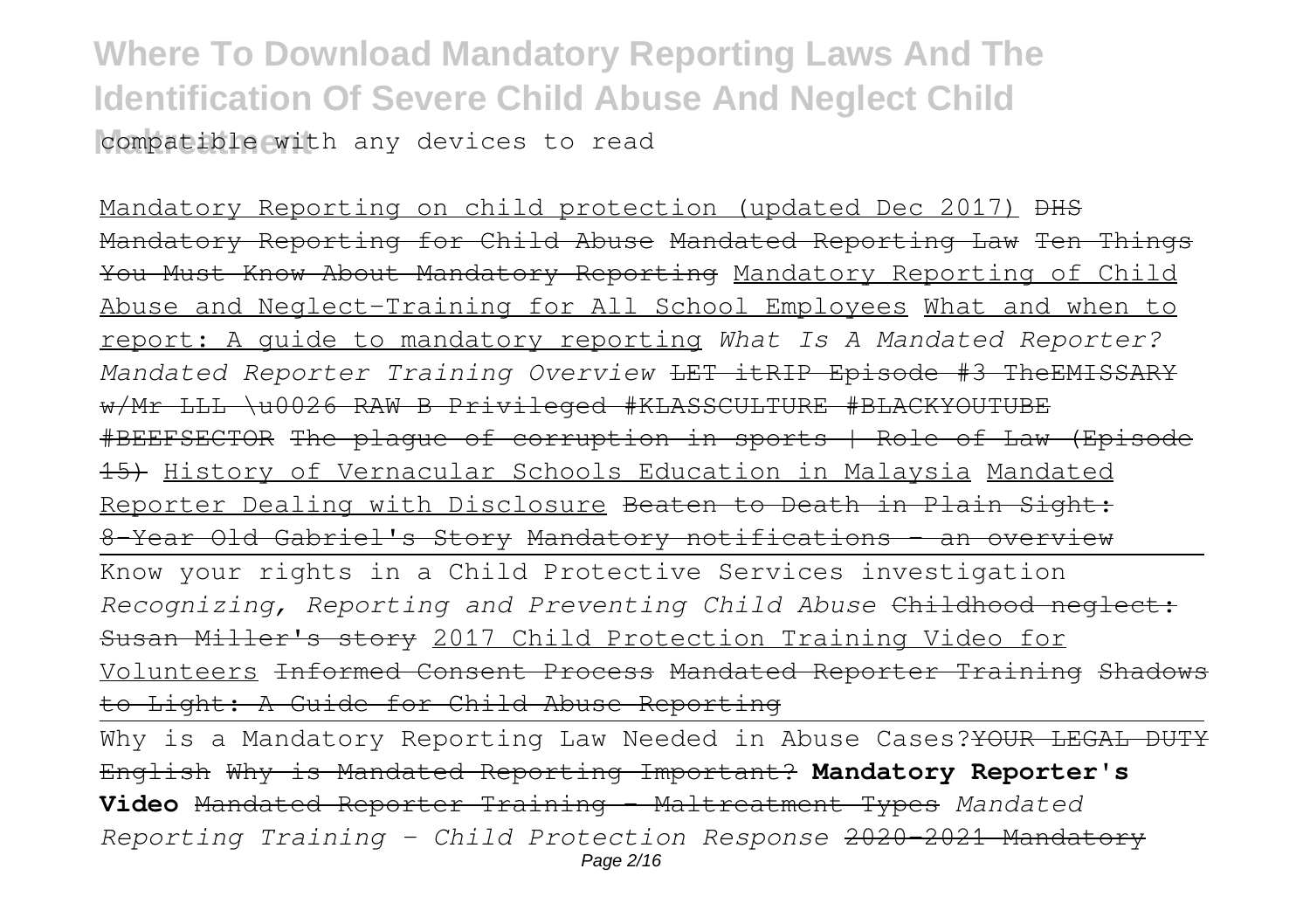**Maltreatment** Reporting Employee Training Protecting Children: A Mandated Reporter's Guide To Recognizing and Reporting Child Abuse \u0026 Neglect *Mandatory Reporting Laws And The* a mandatory reporting duty, which would require certain practitioners or organisations to report child abuse or neglect if they knew or had reasonable cause to suspect it was taking place

*Reporting and acting on child abuse and neglect - GOV.UK* Buy Mandatory Reporting Laws and the Identification of Severe Child Abuse and Neglect (Child Maltreatment) 2015 by Mathews, Ben, Bross, Donald C. (ISBN: 9789401796842) from Amazon's Book Store. Everyday low prices and free delivery on eligible orders.

*Mandatory Reporting Laws and the Identification of Severe ...* Brazil has a mandatory reporting system for child maltreatment that is enforced by the health and educational systems, but due to the absence of national prevalence surveys, the difference between data generated by such mandatory reports and actual incidence of abuse is not known, although it is believed that mandatory report systems may result in underreporting.

*Mandated reporter - Wikipedia*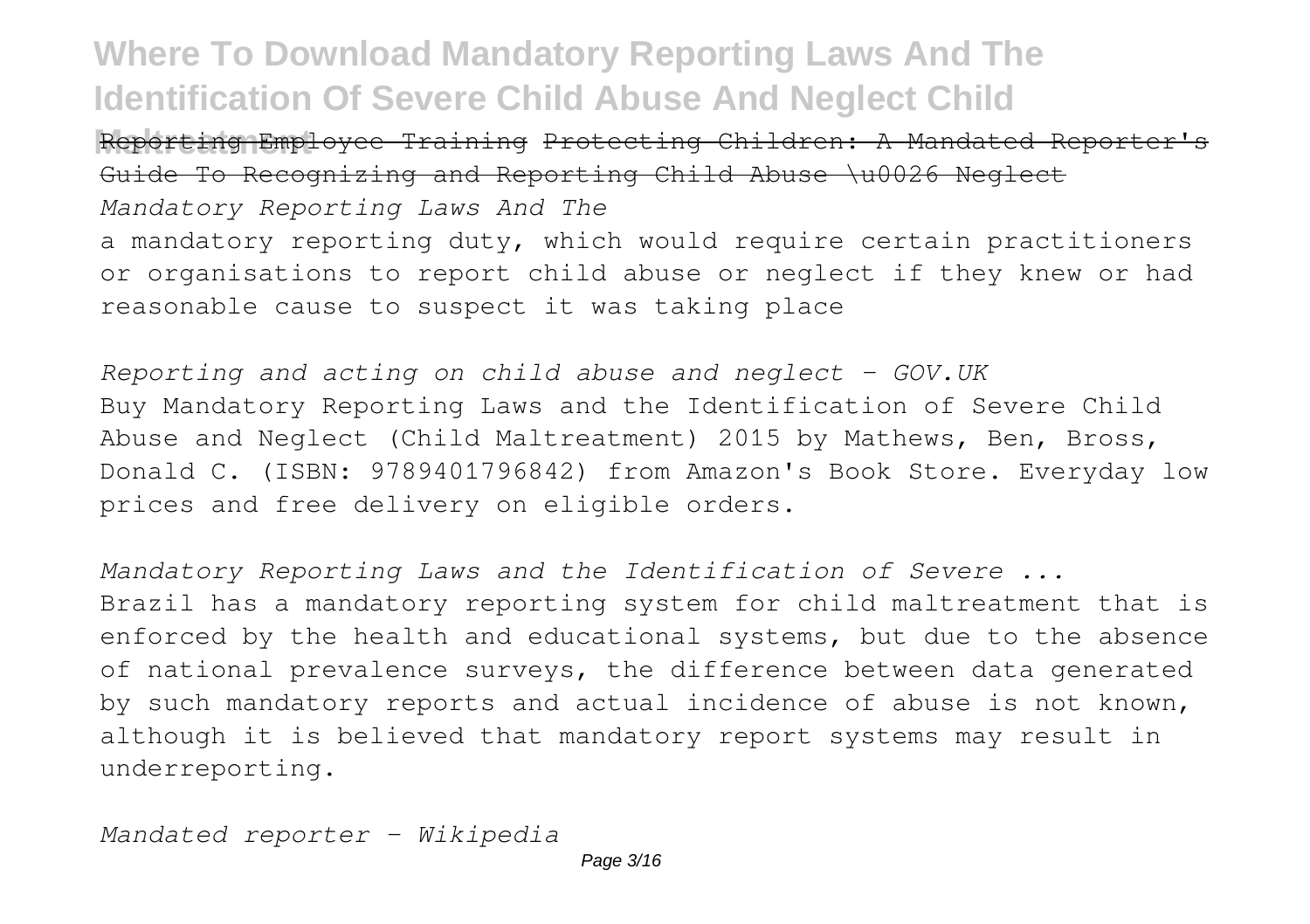**Maltreatment** What Are Mandatory Reporting Laws? Mandatory reporting laws differ for each state when it comes to child abuse – which includes physical abuse, sexual abuse, and emotional abuse. However, it's important to remember that many of these laws also cover child neglect. In some states, these laws require that people in certain professions report child abuse and neglect to a proper authority, such as a law enforcement agency or child protective services.

*Mandatory Reporting Laws: Child Abuse and Neglect - FindLaw* Mandatory reporting is a legal requirement that indicates that certain individuals in particular situations are required to report an event or issue to someone else. There are a number of ways this reporting can be handled, which often depends on particular situations and the type of reporting required.

### *What is Mandatory Reporting? (with pictures)*

In many parts of the world, mandated reporters are people who have regular contact with vulnerable people such as children, disabled persons, and senior citizens, and are therefore legally required to ensure a report is made when abuse is observed or suspected. Specific details vary across jurisdictions—the abuse that must be reported may include neglect, or financial, physical, sexual, or other types of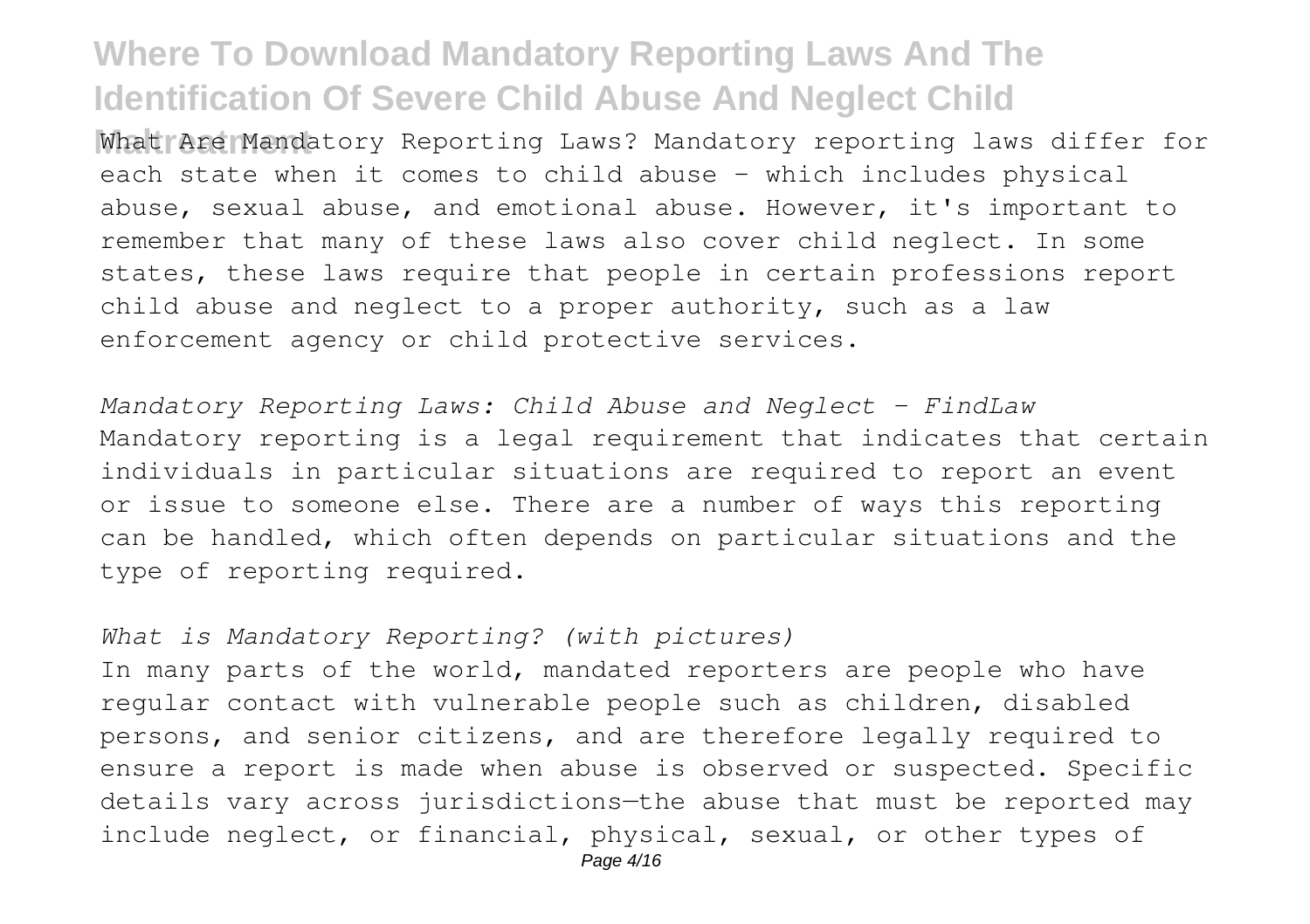**Abuse. Mandated reporters may include paid or unpaid people who have** assumed full or ...

*Mandatory reporting in the United States - Wikipedia* This factsheet discusses laws that designate the groups of professionals that are required to report cases of suspected child abuse and neglect. It also addresses reporting by other persons, the responsibilities of institutions in making reports, standards for making a report, and confidentiality of the reporter's identity. Summaries of laws for all States and U.S. territories are included.

*Mandatory Reporters of Child Abuse and Neglect - Child ...* Mandatory reporting is the legislative requirement for selected classes of people to report suspected child abuse and neglect to government authorities. In NSW, mandatory reporting is regulated by the Children and Young Persons (Care and Protection) Act 1998 (the Care Act). Who are mandatory reporters?

*What is Mandatory Reporting?*

Mandatory reporting laws set acceptable standards of behaviour for the community (Australian Law Reform Commission [ALRC], 2010), affect the policies and practices of child protection services (Tomison & Tucci,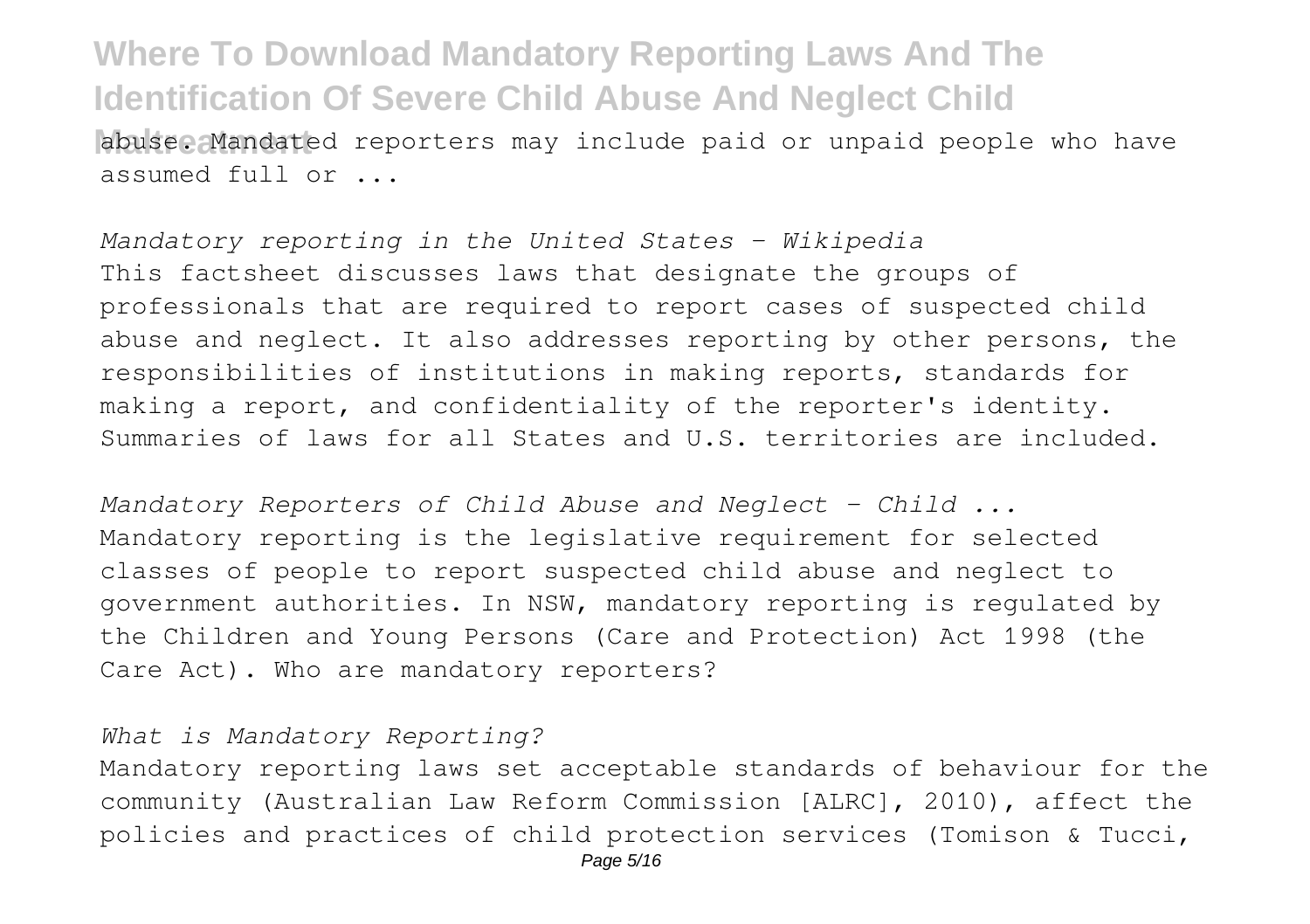**Maltreatment** 1997), and make the protection of children from abuse and neglect a professional responsibility. Mandatory reporting legislation

*Mandatory reporting of child abuse and neglect | Child ...* Mandatory reporting is the legal requirement for certain professional groups to report a reasonable belief of child physical or sexual abuse to child protection authorities.

### *Mandatory reporting - DHHS Service Providers*

Mandatory reporting legislation requires specific people or professionals to report concerns of child abuse to child protection agencies. In Western Australia, the legislation covering mandatory reporting of child sexual abuse is the Children and Community Services Act 2004.

### *FAQ - About mandatory reporting legislation*

Mandatory reporting laws are mandated by law and leave no room for judgment on the part of the provider. Failure to follow these laws could lead to civil liability, fines, or other penalties and problems on the part of the physician (eg, with a state medical board). 2

*Mandatory and permissive reporting laws: obligations ...*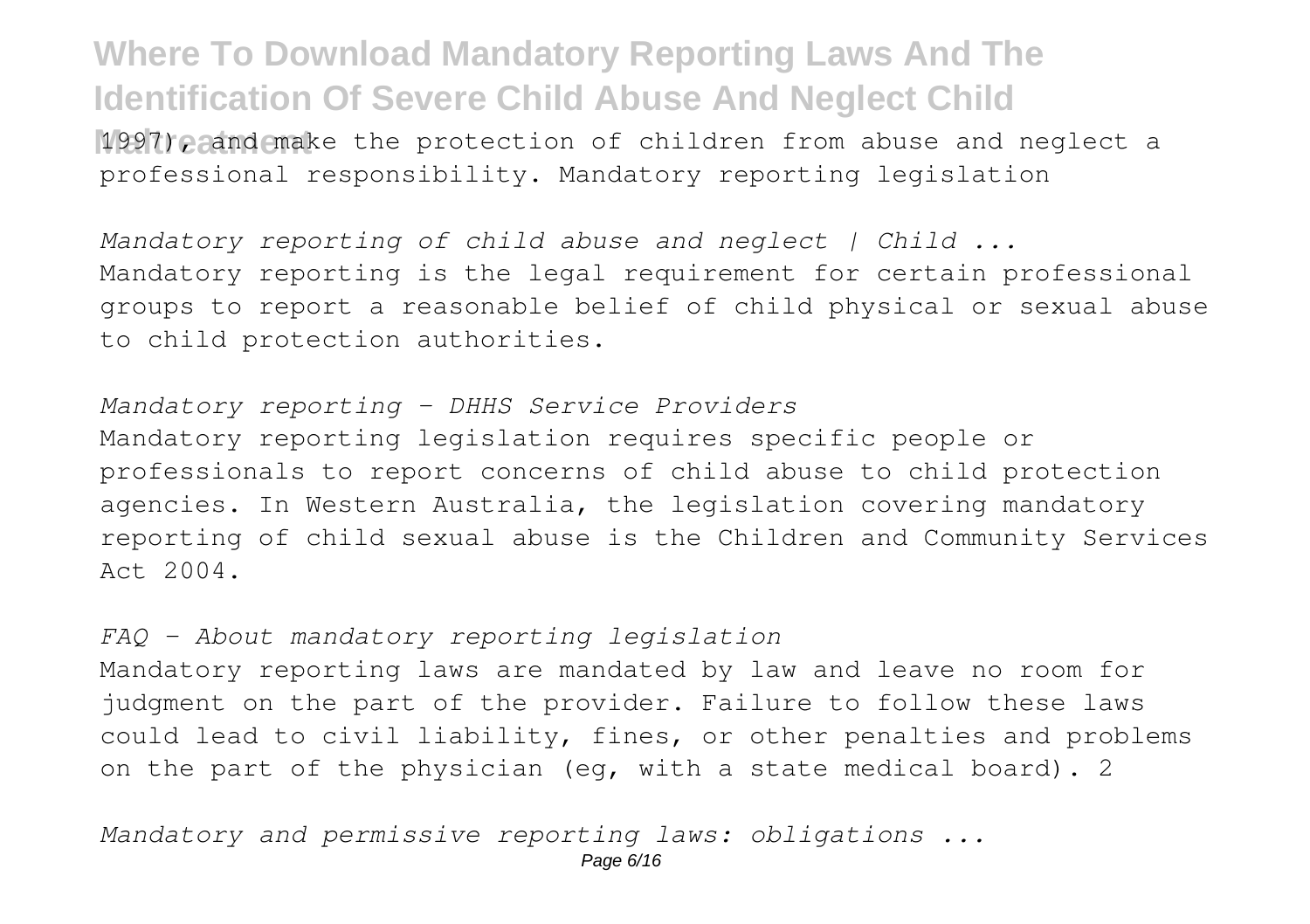**Maltreatment** The Child Protection Act 1999 (PDF) requires certain professionals, referred to as 'mandatory reporters', to make a report to Child Safety, if they form a reasonable suspicion that a child has suffered, is suffering or is at an unacceptable risk of suffering significant harm caused by physical or sexual abuse, and may not have a parent able and willing to protect them.

*Mandatory reporting - Department of Children, Youth ...* Mandatory Reporters of Child Abuse and Neglect The Federal Child Abuse Prevention and Treatment Act (CAPTA) requires each State to have provisions or procedures for requiring certain individuals to report known or suspected instances of child abuse and neglect. 1

*Mandatory Reporters of Child Abuse and Neglect* Wales brought in mandatory reporting in April 2016, via section 130 of the Social Services and Well-being (Wales) Act 2014. Reporting is required when there is suspicion that a child is at risk of abuse, neglect or other harm.

*Mandatory Reporting Consultation » StopSO UK* California mandatory reporting laws require some people to report known or suspected child abuse or neglect. If you are considered a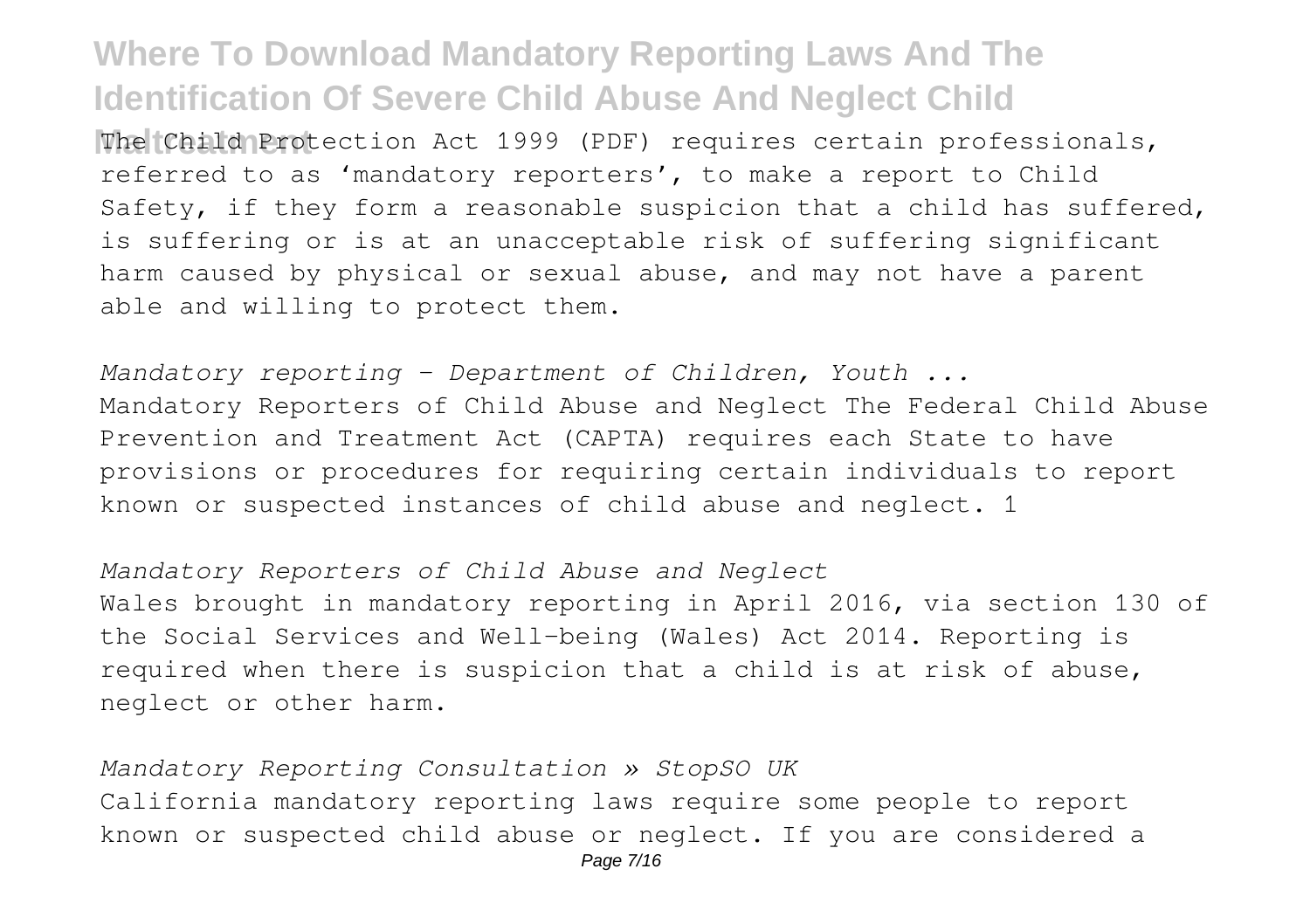**Mmandatory reporter,"** you must tell a local law enforcement agency or child welfare department if you are aware of or suspect child abuse or neglect. Telling your supervisor does not fulfill your obligation.

*What are Mandatory Reporting Laws? (Penal Codes 11164 ...* Mandated reporters are professionals or professional's delegate identified by law who MUST make a report if they have reason to believe that the abuse, neglect, or financial exploitation of a vulnerable adult has occurred. "Mandated reporter" means a professional or professional's delegate while engaged in:

#### *Who, What and Where of Mandated Reporting*

It is a legal requirement in Western Australia for doctors, nurses, midwives, teachers, police officers and boarding supervisors to report all reasonable beliefs of child sexual abuse to the Department of Communities - Child Protection and Family Support.

This books provides the first comprehensive international coverage of key issues in mandatory reporting of child abuse and neglect. The book draws on a collection of the foremost scholars in the field, as well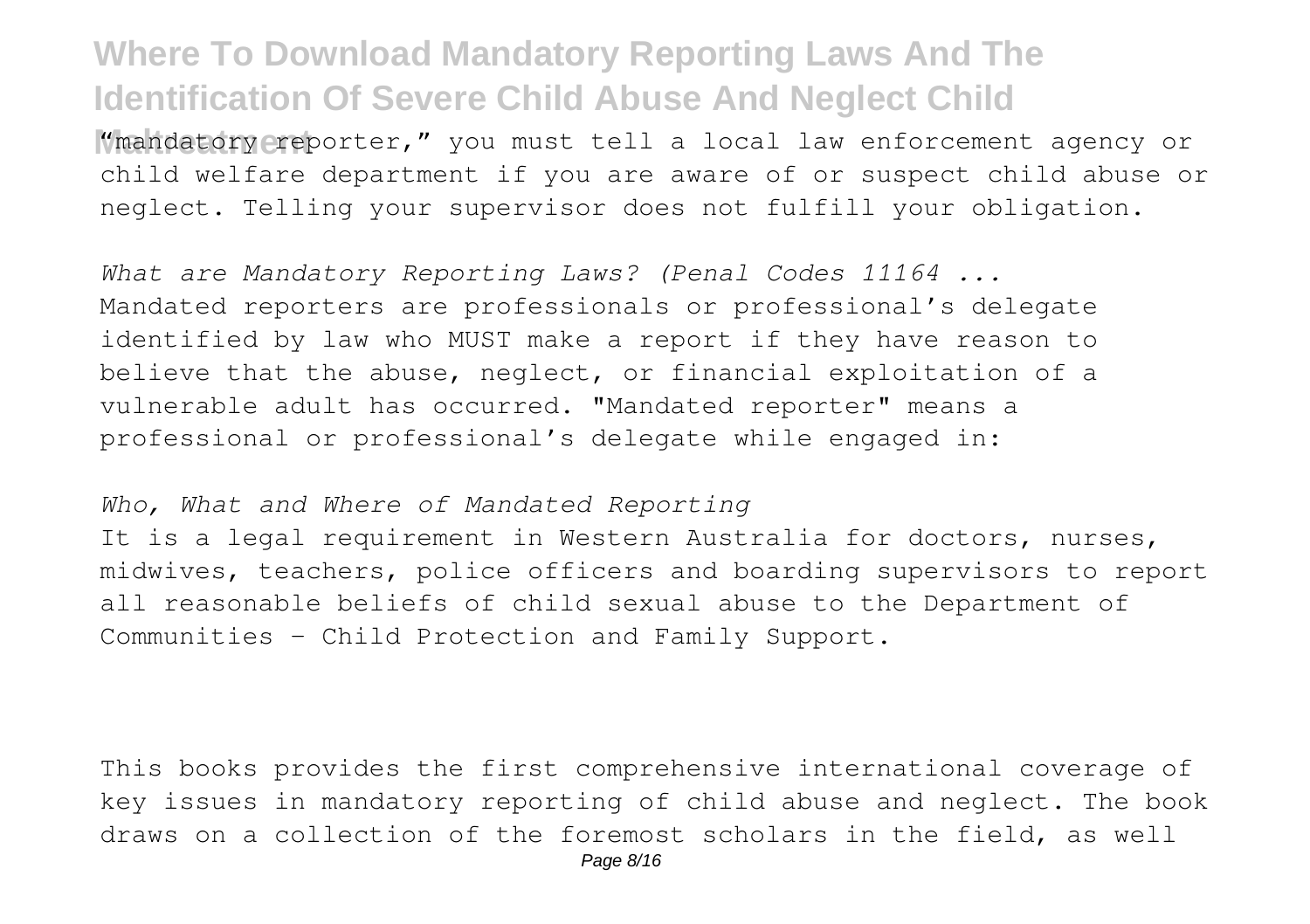**Mas clinicians** and practice-based experts, to explore the nature, history, impact and justifiability of mandatory reporting laws, their optimal form, legal and conceptual issues, and practical issues and challenges for reporters, professional educators and governments. Key issues in non-Western nations are also explored briefly to assess the potential of socio-legal responses sex trafficking, forced child labour and child marriage. The book is of particular value to policy makers, educators and opinion leaders in government departments dealing with children, and to professionals and organisations who work with children. It is also intended to be a key authority for researchers and teachers in the fields of medicine, nursing, social work, education, law, psychology, health and allied health fields.

Human services professionals--including psychologists, social workers, teachers, and psychiatrists--are required by law to report known or suspected child maltreatment in all 50 of the US. This ... book provides specific suggestions and guidelines for dealing with this complex issue. [This book] is suitable for the student and for the experienced professional, for the clinical psychologist and for the researcher. It is a rich sourcebook providing a comprehensive review of research findings, ethical issues and current policies. (PsycINFO Database Record (c) 2004 APA, all rights reserved).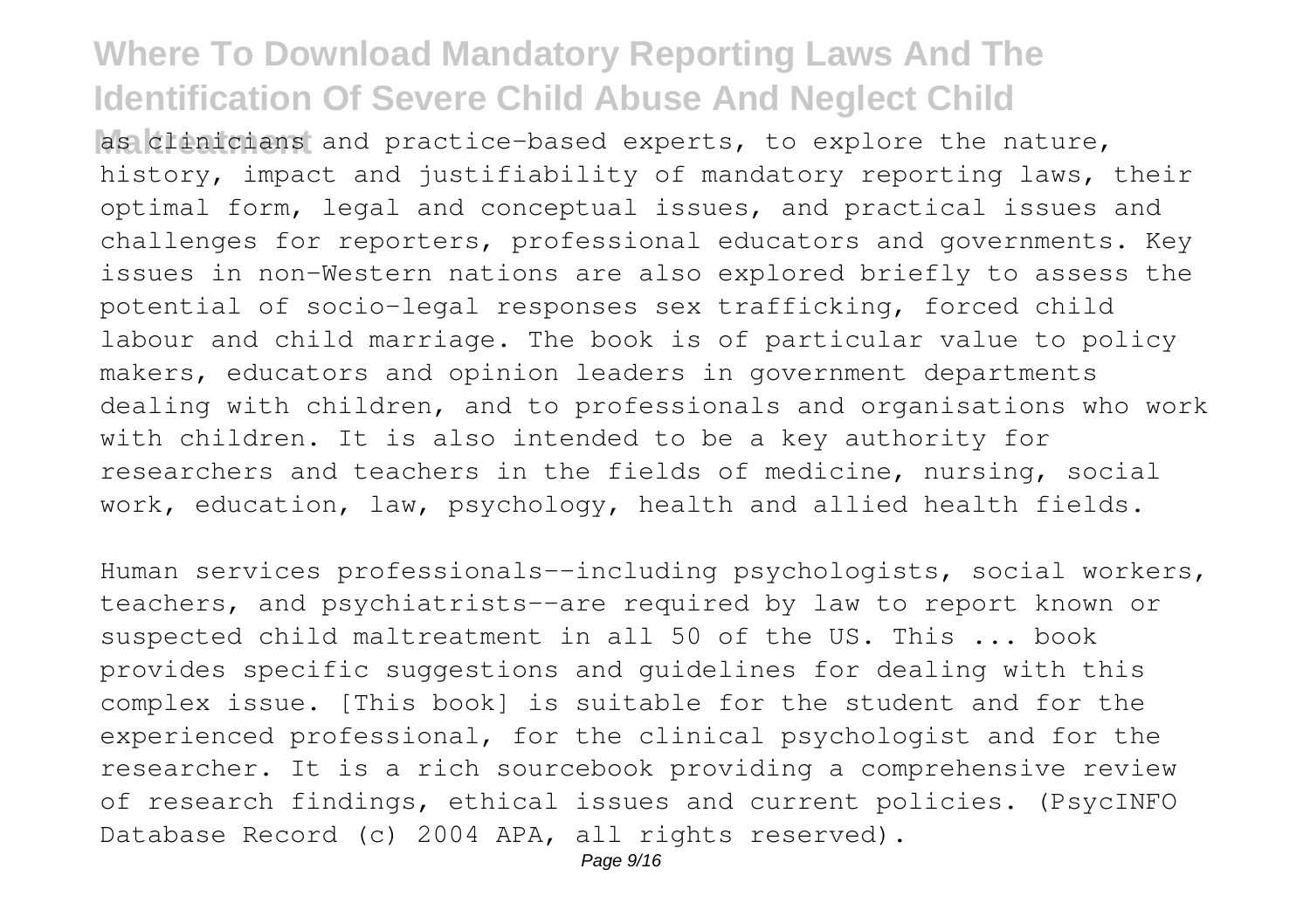This book provides the first comprehensive international coverage of key issues in mandatory reporting of child abuse and neglect. The book draws on a collection of the foremost scholars in the field, as well as clinicians and practice-based experts, to explore the nature, history, impact and justifiability of mandatory reporting laws, their optimal form, legal and conceptual issues, and practical issues and challenges for reporters, professional educators and governments. Key issues in non-Western nations are also explored briefly to assess the potential of socio-legal responses sex trafficking, forced child labour and child marriage. The book is of particular value to policy makers, educators and opinion leaders in government departments dealing with children, and to professionals and organisations who work with children. It is also intended to be a key authority for researchers and teachers in the fields of medicine, nursing, social work, education, law, psychology, health and allied health fields.

Child sexual abuse is widespread and difficult to detect. To enhance case identification, many societies have enacted mandatory reporting laws requiring designated professionals, most often police, teachers, doctors and nurses, to report suspected cases to government child welfare agencies. Little research has explored the effects of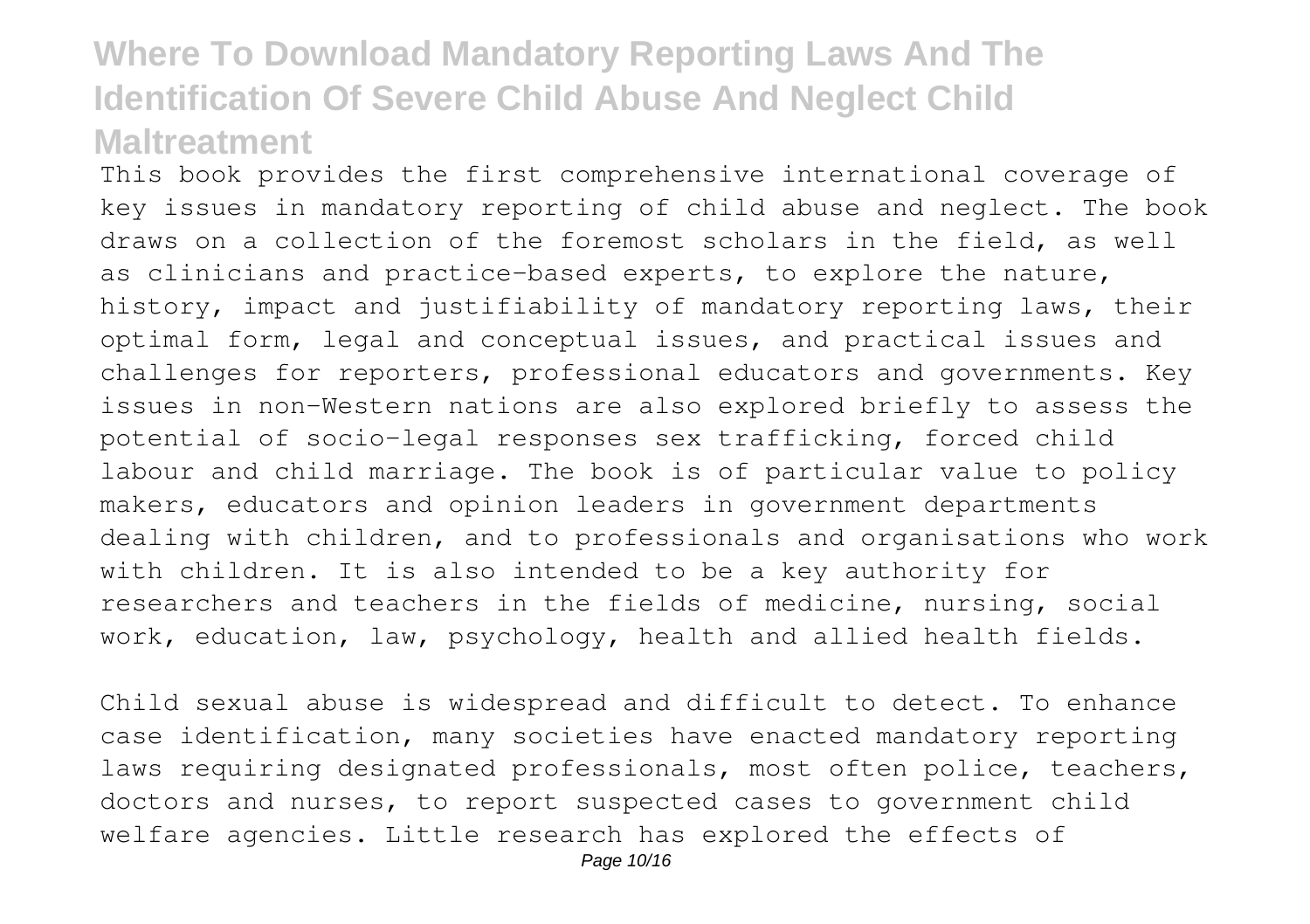**Maltreatment** introducing a reporting law on the number of reports made, and the outcomes of those reports. This study explored the impact of a new legislative mandatory reporting duty for child sexual abuse in the State of Western Australia over seven years. We analysed data about numbers and outcomes of reports by mandated reporters, for periods before the law (2006-08) and after the law (2009-12). Results indicate that the number of reports by mandated reporters of suspected child sexual abuse increased by a factor of 3.7, from an annual mean of 662 in the three year pre-law period to 2448 in the four year post-law period. The increase in the first two post-law years was contextually and statistically significant. Report numbers stabilised in 2010-12, at one report per 210 children. The number of investigated reports increased threefold, from an annual mean of 451 in the pre-law period to 1363 in the post-law period. Significant decline in the proportion of mandated reports that were investigated in the first two post-law years suggested the new level of reporting and investigative need exceeded what was anticipated. However, a subsequent significant increase restored the pre-law proportion, suggesting systemic adaptive capacity. The number of substantiated investigations doubled, from an annual mean of 160 in the pre-law period to 327 in the post-law period, indicating twice as many sexually abused children were being identified.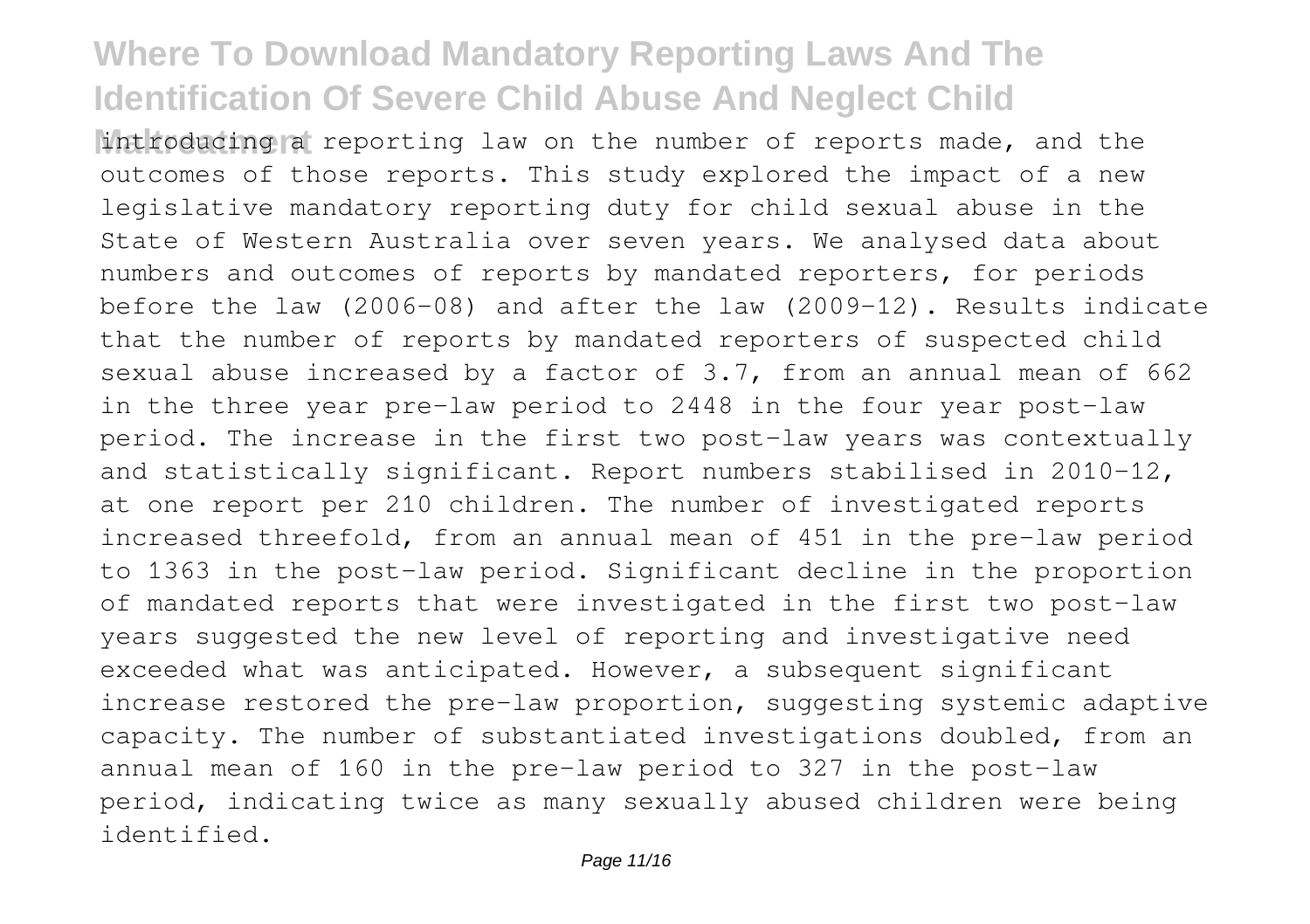As many as 20 to 25 percent of American adultsâ€"or one in every four peopleâ€"have been victimized by, witnesses of, or perpetrators of family violence in their lifetimes. Family violence affects more people than cancer, yet it  $\hat{a} \in \mathbb{R}^m$ s an issue that receives far less attention. Surprisingly, many assume that health professionals are deliberately turning a blind eye to this traumatic social problem. The fact is, very little is being done to educate health professionals about family violence. Health professionals are often the first to encounter victims of abuse and neglect, and therefore they play a critical role in ensuring that victimsâ€"as well as perpetratorsâ€"get the help they need. Yet, despite their critical role, studies continue to describe a lack of education for health professionals about how to identify and treat family violence. And those that have been trained often say that, despite their education, they feel ill-equipped or lack support from by their employers to deal with a family violence victim, sometimes resulting in a failure to screen for abuse during a clinical encounter. Equally problematic, the few curricula in existence often lack systematic and rigorous evaluation. This makes it difficult to say whether or not the existing curricula even works. Confronting Chronic Neglect offers recommendations, such as creating education and research centers, that would help raise awareness of the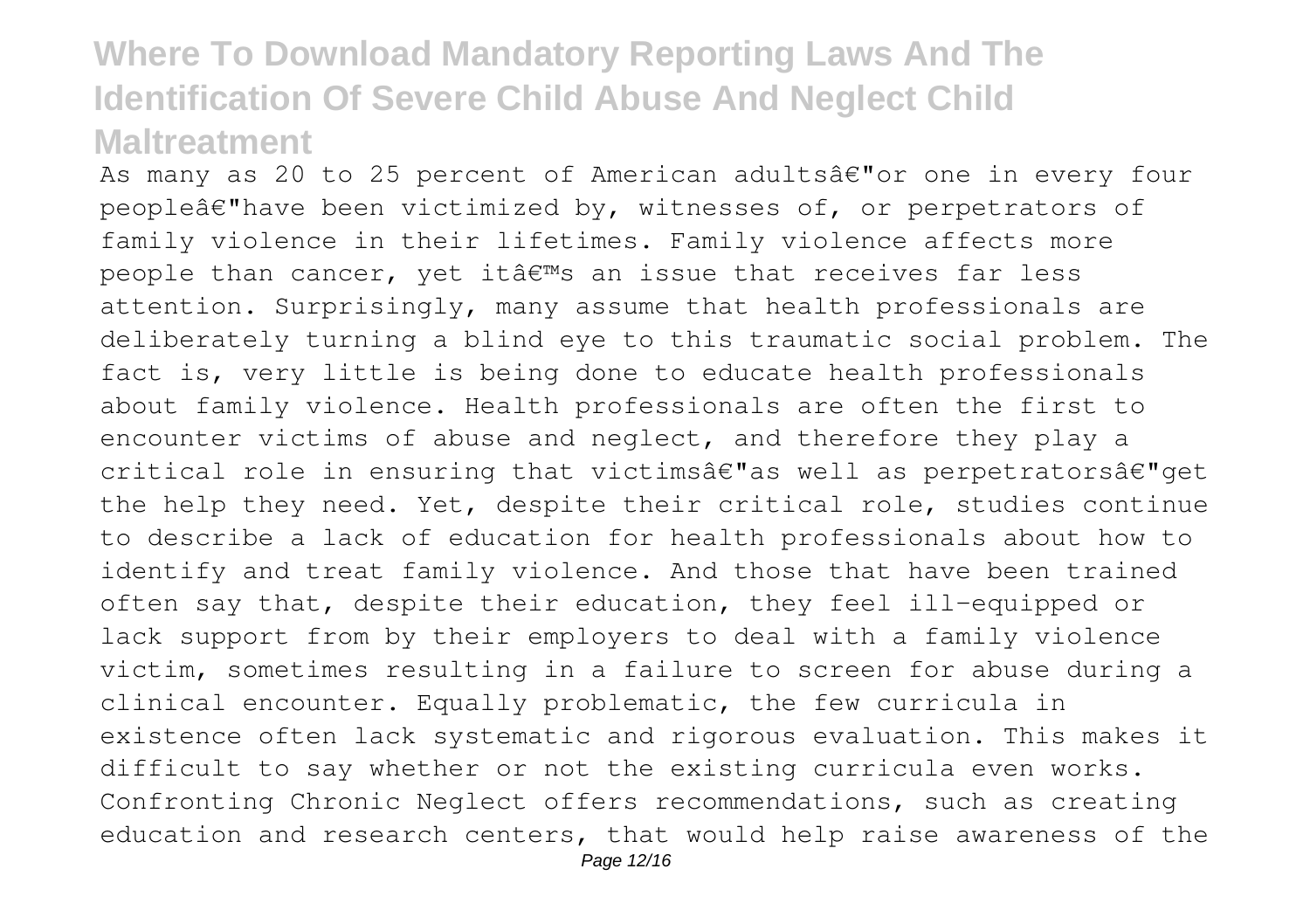**Matter** problem formall levels. In addition, it recommends ways to involve health care professionals in taking some responsibility for responding to this difficult and devastating issue. Perhaps even more importantly, Confronting Chronic Neglect encourages society as a whole to share responsibility. Health professionals alone cannot solve this complex problem. Responding to victims of family violence and ultimately preventing its occurrence is a societal responsibility

In Canada, professionals such as doctors, teachers, and social workers must report child abuse and neglect to Child Protection Services. This is often a difficult decision--professionals may be uncertain if they should report their suspicions and worry about the relationship with the client or patient if they follow through. Child Abuse and Neglect in Canada offers a concise guide to mandatory reporting in provincial and territorial jurisdictions with specific attention to the context and unique realities of Northern Canada. As an introduction to mandatory reporting, the book opens with an exploration of the historical rise of the child welfare system, mandatory reporters' ethical duties around reporting, types of abuse and neglect, risk and protective factors, and the ascendancy of child abuse in an online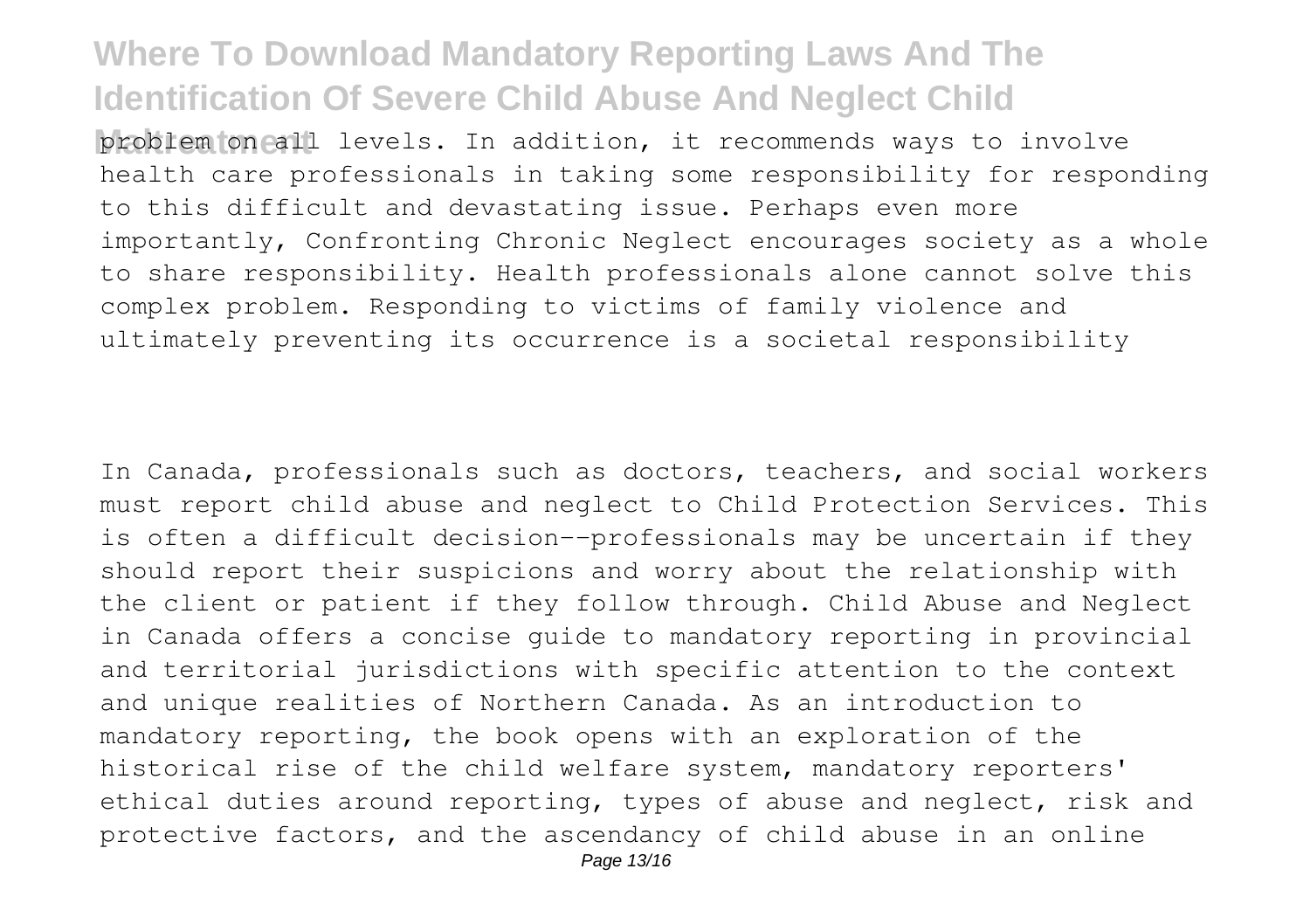**Manual Environment in The text goes on to explore various factors (e.g., legal,** clinical, and situational) to assist human service professionals with their decision-making, examine the reporting process, and offer relationship-repair strategies (e.g., reporting, affecting regulation, and advocating). It culminates in a comprehensive, empirically based conceptual framework to help readers maintain relationships with their clients. Predicated on the author's dissertation research, this book offers human service professionals a comprehensive framework for fulfilling professional, fiduciary obligations while providing educators with accessible teaching tools to further their pupils' understanding of the subject.

Human services professionals in the United States - including psychologists, social workers and teachers - are required by law to report known or suspected child maltreatment. This book provides a review of research findings, ethical issues and current policies, including examples of cases.

"[A] concise and detailed description of a very complex issue...rich in detail and insight." --Leslie J. Temme, LCSW School of Social Work, Adelphi University "[A] 'must have' resource for practicing professionals and an invaluable teaching tool for social work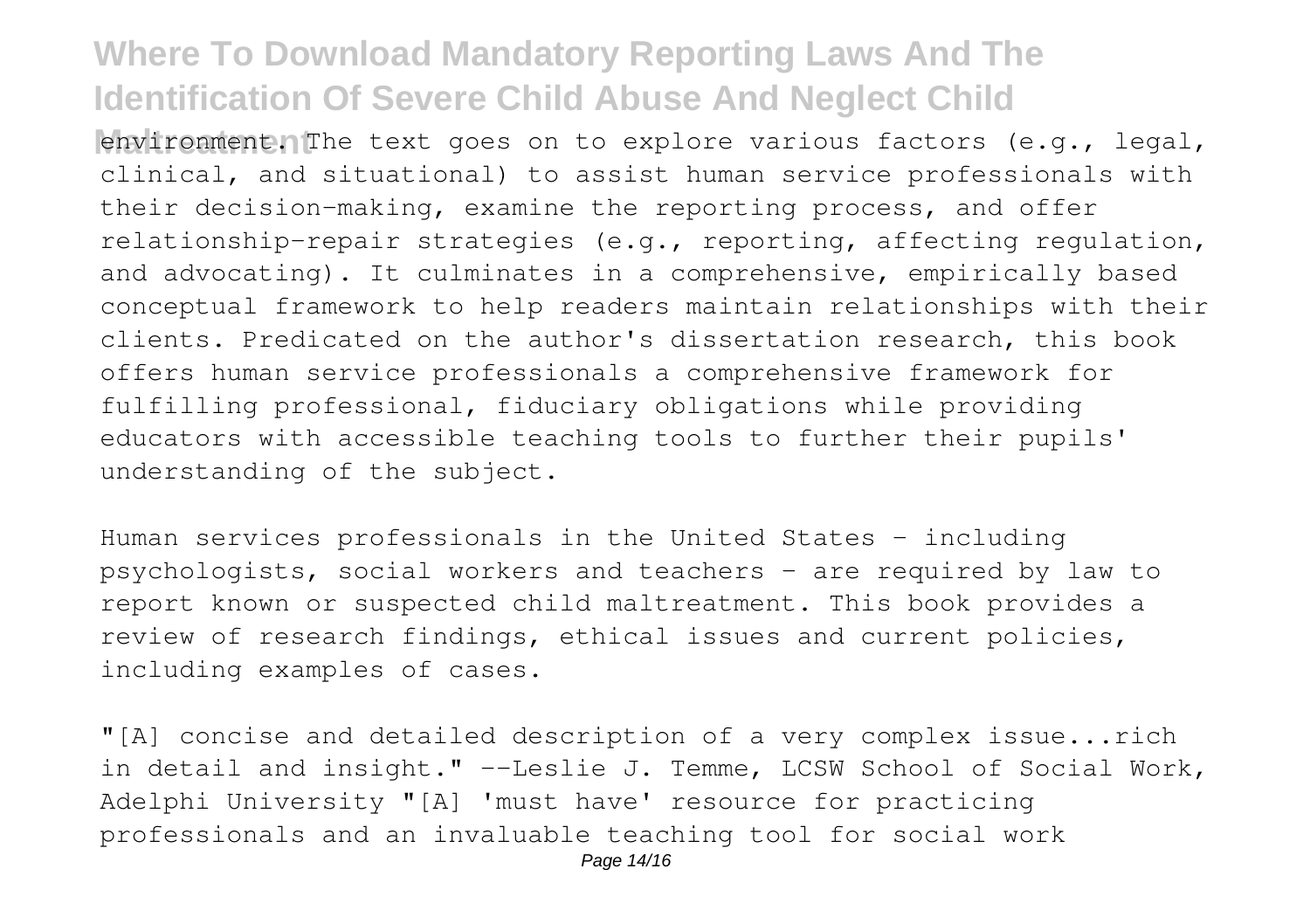**Matudents me. This is precisely the book that mandated reporters seek to** assist in the reporting process and understanding their legal obligations." --Keva M. Miller, PhD, LCSW School of Social Work, Portland State University In all states, social workers are required to report suspected child abuse and neglect, and face serious penalties if they fail to do so. But not all cases of abuse are obvious. Mandated reporters are thus confronted with a host of both legal and ethical quandaries when filing a report: What are the responsibilities of mandated reporters? What are appropriate grounds for reporting abuse? How and when should a report be made? Does reporting suspected abuse violate client confidentiality? What if my employer encourages me not to report my suspicions? Addressing these questions and more, this book provides clear definitions of different types of child abuse, including physical, sexual, and emotional, and delineates guidelines on how to identify risk factors and signs of child maltreatment. The authors also clarify difficult ethical issues, including client confidentiality and privileged communication, and present numerous case studies and theoretical vignettes culled from their own experiences as social workers. This guide will be the one resource mandated reporters and social work students cannot do without.